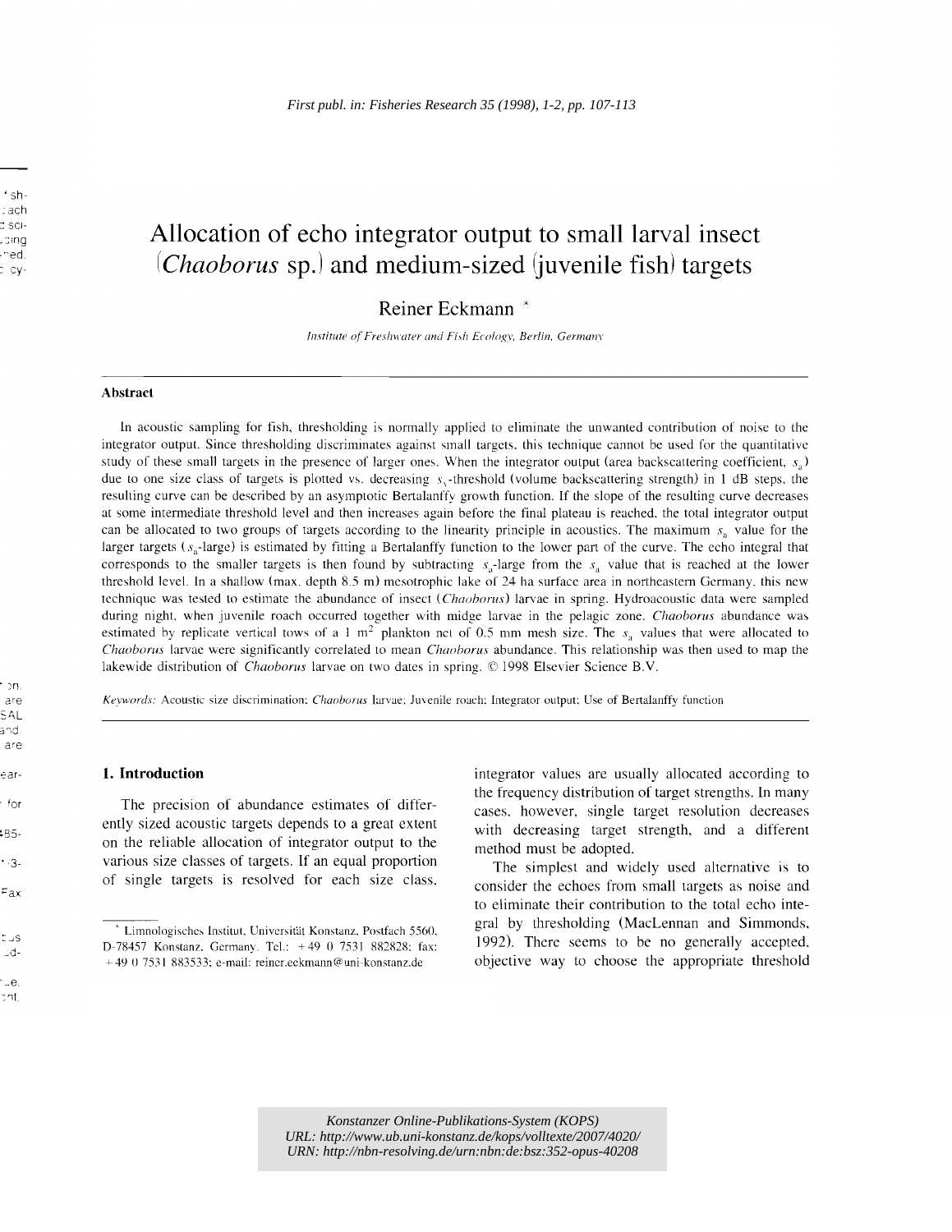level, so this is usually done rather subjectively according to the operator's experience.

Since thresholding discriminates against small targets, this technique cannot be used to estimate the abundance of these small targets. To do this, their contribution to the overall echo integral must be quantified. This can be achieved under different scenarios.

First, the small targets that are of interest can only be insonified in the presence of larger targets, while these larger targets can also be insonified in the absence of the smaller ones. The echo integral due to the larger targets may be determined during a certain time of the day, and then subtracted from the integral due to the large plus small targets that is measured during a different time of the day. Second. both small and large targets cannot be insonified alone. because they always occur together in the only habitat that is accessible to hydroacoustics.

The second scenario is often found in shallow. meso- to eutrophic lakes of the northeastern lowlands in Germany. In these lakes, *Chaoborus* larvae are abundant. They escape from fish predation by living in the anoxic hypolimnion, mostly even hidden in the sediment. during the day. At dusk. they ascend into the epilimnion where they feed on zooplankton, and they descend again at dawn. In parallel. juvenile fish display a diel horizontal migration. invading the pelagic zone at dusk and returning to the littoral at dawn. In this situation, acoustic abundance estimates of either juvenile fish or *Chaoborus* larvae require that integrator values are allocated according to clearly defined, objective criteria.

This paper proposes a method for distributing integrator values between two clearly distinct size classes of targets. To illustrate potential applications of this method. the horizontal distribution of *Chaoborus* larvae in a shallow mesotrophic lake was analysed and is presented as contour maps.

# **2. Materials and methods**

Kleiner Doellnsee is a small (24 ha surface area), shallow (max. depth  $8.5$  m) lake of glacial origin situated in the northeastern lowlands in Germany about 50 km north of Berlin. The lake is mesotrophic with average summer concentrations of 20  $\mu$ g/I total P and 10  $\mu$ g/l chlorophyll-a (Eckmann, 1995). During winter and summer stagnation, the hypolimnion may become completely anoxic, and hydrogen sulphide is always present in the extremely soft bottom sediment. The lake's fish fauna of 10 species (Eckmann, 1995) is largely dominated by roach (Rutilus rutilus) and perch (Perca fluviatilis). During the growing season. the pelagic zone is almost completely clear of fish during the day, while at dusk it is invaded by young age classes of roach and perch. In parallel, *Chaoborus* sp. larvae ascend from the sediment into the oxygen-rich pelagic zone. At dawn. both fish and *Chaoborus* larvae are clear of the epilimnion (Eisenbeiss, 1995).

dari t

Phantom midge larvae were sampled with a fourwalled pyramidal plankton net of  $1 \text{ m}^2$  opening area and 500  $\mu$ m mesh size. Sampling took place during the night. when the echogram showed that the larvae had completed their upward migration. Only the upper 6 m of water were sampled, because during summer stagnation. the larvae always ascended to less than 6 m depth. Three replicate tows were made at each of three sampling sites. Additionally. three replicate tows from 2 m depth to the surface were made at each site. This procedure was adopted to estimate by subtraction the average abundance of *Chaoborus* larvae between 2 and 6 m depth, because hydroacoustic data could not be sampled in the uppermost 2 m of water. The three sites (west. centre. east) that were marked with buoys were sampled on six occasions during summer 1995. At each sampling site, the six vertical tows were made while the boat was drifting within an area of  $10-20$ m diameter. If the boat did not drift passively, it was rowed to different spots between successive samplings. This avoided sampling the same body of water between successive hauls. If the boat drifted out of the sampling area, it was rowed back. After each vertical tow. the net was thoroughly washed using a battery-powered bilge pump, and the larvae were preserved in 5% formalin solution. Samples were sorted into large (4th instars, the last larval stage prior to pupation) and small specimens if necessary, and the whole sample was counted in each case.

Acoustic data were sampled with a SIMRAD EY500 scientific sounder with 70 kHz split-beam transducer. The system was calibrated with a stan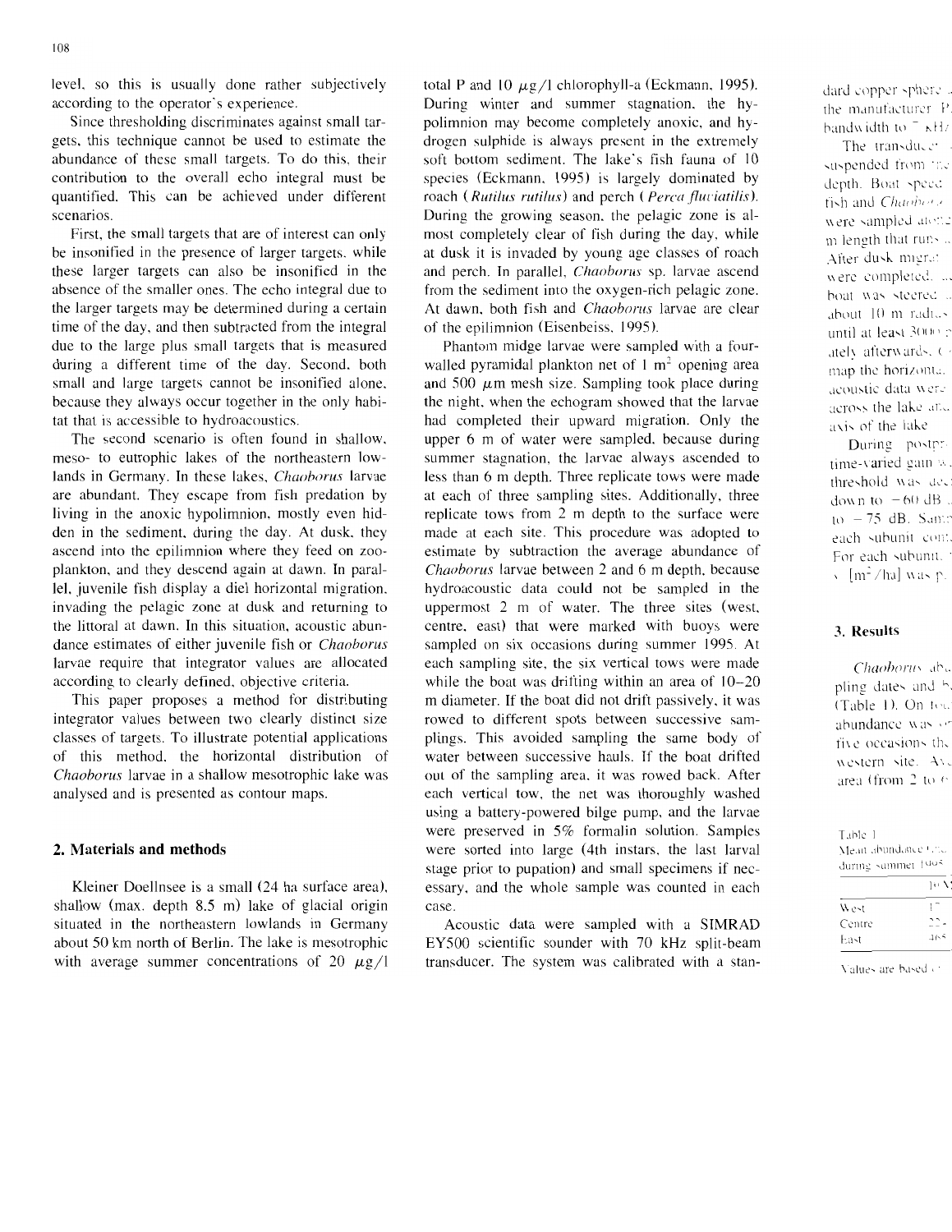dard copper sphere using software that is supplied by the manufacturer. Pulse duration was set to 0.2 ms, bandwidth to 7 kHz and ping rate to  $10/s$ .

The transducer was mounted in a fin that was -uspendcd from the side of the boat at about 0.5 m depth. Boat speed was around I *m/s.* To observe ti-h and *Chaoborus* migrations at dusk. acoustic data were sampled along a standard transect of about 400 <sup>111</sup>length that runs across the deepest part of the lake. After dusk migrations of fish and *Chaoborus* larvae were completed, acoustic data were sampled. The hoat was steered at about  $0.5$  m/s in a circle of .ibout 10 m radius around each of the three buoys until at least 3000 pings had been collected. Immedi .Itely afterwards. *Chaoborus* samples were taken. To map the horizontal distribution of *Chaoborus* larvae . .icoustic data were sampled on two parallel transects across the lake and on one transect along the longest axis of the lake.

During postprocessing with EP500 software. time-varied gain was set to 20 log *R.* The integration threshold was decreased in 1-dB steps from  $-30$ down to  $-60$  dB and then in 2- or 5-dB steps down to  $-75$  dB. Sample units were subdivided so that each subunit contained approximately 1000 pings. For each subunit, the area backscattering coefficient \, [m*2/ha]* was plotted versus integrator threshold.

#### 3. **Results**

*Chaoborus* abundance varied both between sampling dates and between sites during summer 1995  $(Table 1)$ . On four out of six occasions, the highest abundance was observed at the central site. and on five occasions the lowest abundance occurred at the western site. Average abundance per unit surface area (from 2 to 6 m depth) ranged from 45 to 1056



Fig. 1. Integrator output (area backscattering coefficient in  $m^2/ha$ ) as a function of integrator threshold (volume backscattering strength in dB) for three size classes of targets. Data were sampled when eaeh of the three classes of targets could be insonified separately.

ind./m<sup>2</sup>. Standard errors ranged from 4 to 60% of the mean and were negatively correlated with average abundance ( $p < 0.01$ ). During the first two samplings in May, only large  $(10.6 + 0.9$  mm length) *Chaoborus* larvae were present. while a new generation of larvae appeared in June. These specimens contributed between 2 and  $17\%$  to the total number of larvae in June. In the September samples. large and small larvae could still be differentiated easily. while in the October sample. all larvae were of similar size but significantly smaller  $(8.7 \pm 1.3 \text{ mm})$ than in May ( $p < 0.01$ ).

The evening ascent of *Chaoborus* larvae from the lake bottom occurred approximately at the same time as when fish started to move from the littoral into the pelagic zone. These fish were mainly roach of age classes I to 3 and perch of age class 1 (Eisenbeiss, 1995). Fish and *Chaoborus* migrations lasted for about 30 to 60 min. and this was the only time when both groups of targets could be separately analysed acoustically. During darkness. both *Chaoborus* and fish always inhabited the same body of water until they returned to their daytime habitats at dawn.

Tahle I

Mean abundance (individuals /m<sup>2</sup>)  $\pm$  1 SD of *Chaoborus* spp. larvae between 2 and 6 m depth at three sampling sites in Kleiner Docllnscc during summer 1995

|        | 10 May       | $17$ May    | 15 June    | 19 June    | 4 Sept.     | 9 Oct.       |  |
|--------|--------------|-------------|------------|------------|-------------|--------------|--|
| West   | $171 + 27$   | $149 + 34$  | $45 + 27$  | $149 + 62$ | $934 + 71$  | $244 + 59$   |  |
| Centre | $224 \pm 48$ | $665 + 191$ | $525 + 40$ | $814 + 43$ | $1056 + 59$ | $488 \pm 55$ |  |
| East   | $465 + 18$   | $153 + 21$  | $167 + 24$ | $448 + 81$ | $170 + 39$  | $739 \pm 56$ |  |

Values are based on the difference between three replicate tows from 6 m depth to the surface and from 2 m depth to the surface.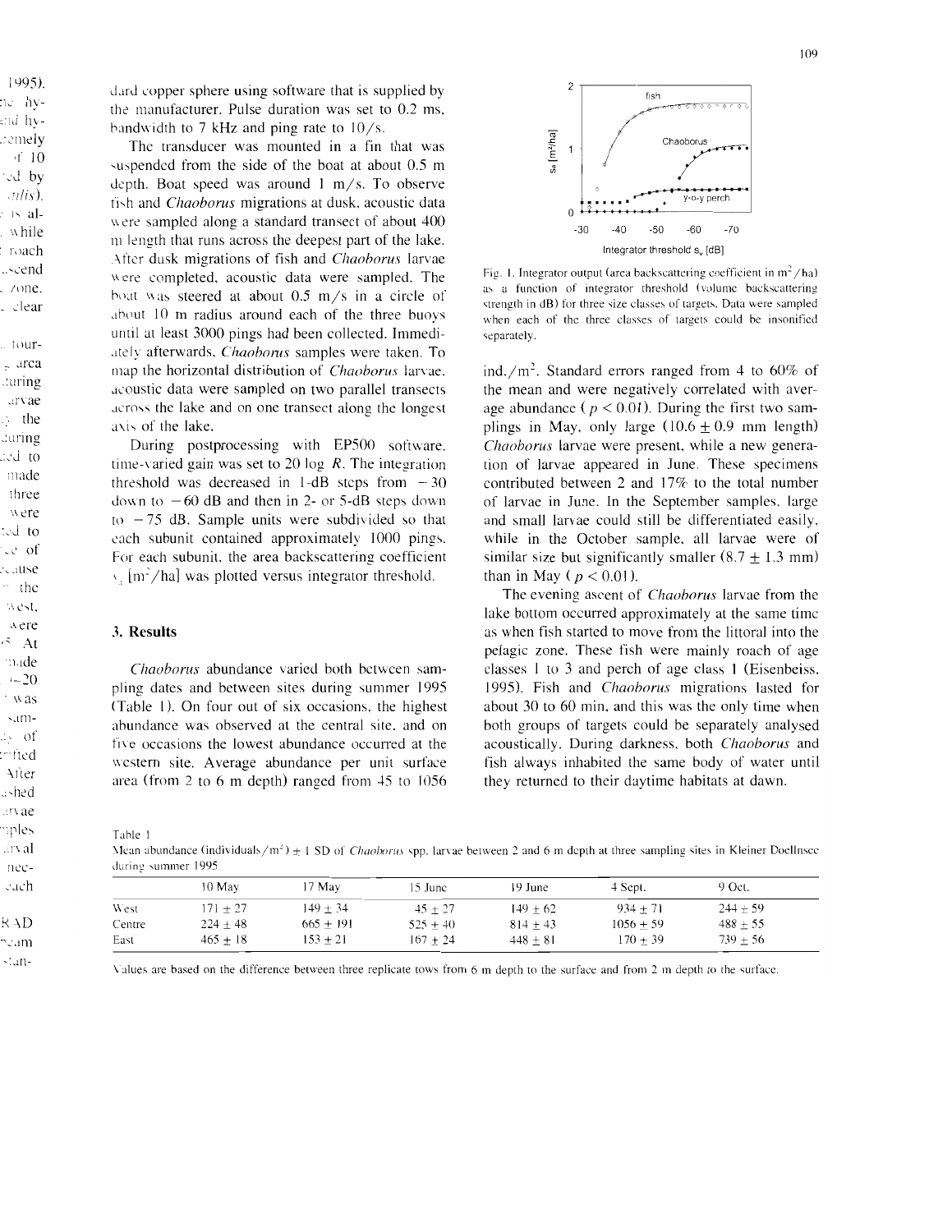

Fig. 2. Integrator-threshold curves for large *Chaoborus* larvae (original  $s_n$  values multiplied by 5) and fish. The composite curve is the linear addition of the  $s<sub>a</sub>$  values. In the lower panel, the integrator-threshold curve for fish is shifted to a lower threshold by 10 dB.

Typical integrator-threshold values for large *Chaoborus* larvae, young-of-the-year perch and for juvenile fish are shown in Fig. I. These curves can be described by Bertalanffy functions, which are otherwise normally used to describe the asymptotic growth of fish. For the asymptotic upper part of the curves, the deviation between measured and calculated values is of the order I to 5%.

When *Chaoborus* larvae and juvenile fish were insonified simultaneously, the integrator-threshold curves were characterised by decreasing slopes at intermediate threshold levels, until the final plateau was reached. These curves are interpreted as the result of a simple addition of the integrator outputs due to juvenile fish and due to *Chaoborus* larvae. This situation is shown in Fig. 2 (upper panel), **In**  this particular case, the integrator output due to fish has almost reached its maximum value when the

integrator output due to *Chaoborus* larvae just starts to build up at about  $-48$  dB threshold level. When a Bertalanffy function is fitted to the composite curve for x-values from  $-36$  to  $-48$  dB, the asymptotic  $s<sub>s</sub>$  value due to fish is estimated at 1.71, which is 102% of the true maximum  $s_a$  value due to fish.

If the integrator-threshold curve due to fish is shifted to lower threshold levels. the intermediate plateau of the composite curve becomes less pronounced (Fig. 2. lower panel). **In** this situation, only a smaller number of data points may be used to fit a Bertalanffy function to the lower, left-handed part of the composite curve. The range of data points to be included in the calculation was defined by that part of the composite curve for which the slope is continuously decreasing. **In** this way. Ihe lower part of the curve that may have increasing or constant slope is discarded. as well as the central part of the curve, where the slope starts to increase again. **In** the example given in Fig. 2 (lower panel), this means that only 3 data points are available for fitting a Bertalanffy function. Hence, the  $s_a$  value due to fish could not be estimated reliably, This situation was observed during summer and autumn. when the integrator-threshold curves did not show an intermedi-



Fig. 3. Integrator-threshold curves for three subtransects on 11 May 1995 in Kleiner Doellnsee. Bertalanffy functions were fitted to the left-hand parts of the curves where slopes are continuously decreasing. The asymptotic function value is an estimate of the integrator output due to the larger targets.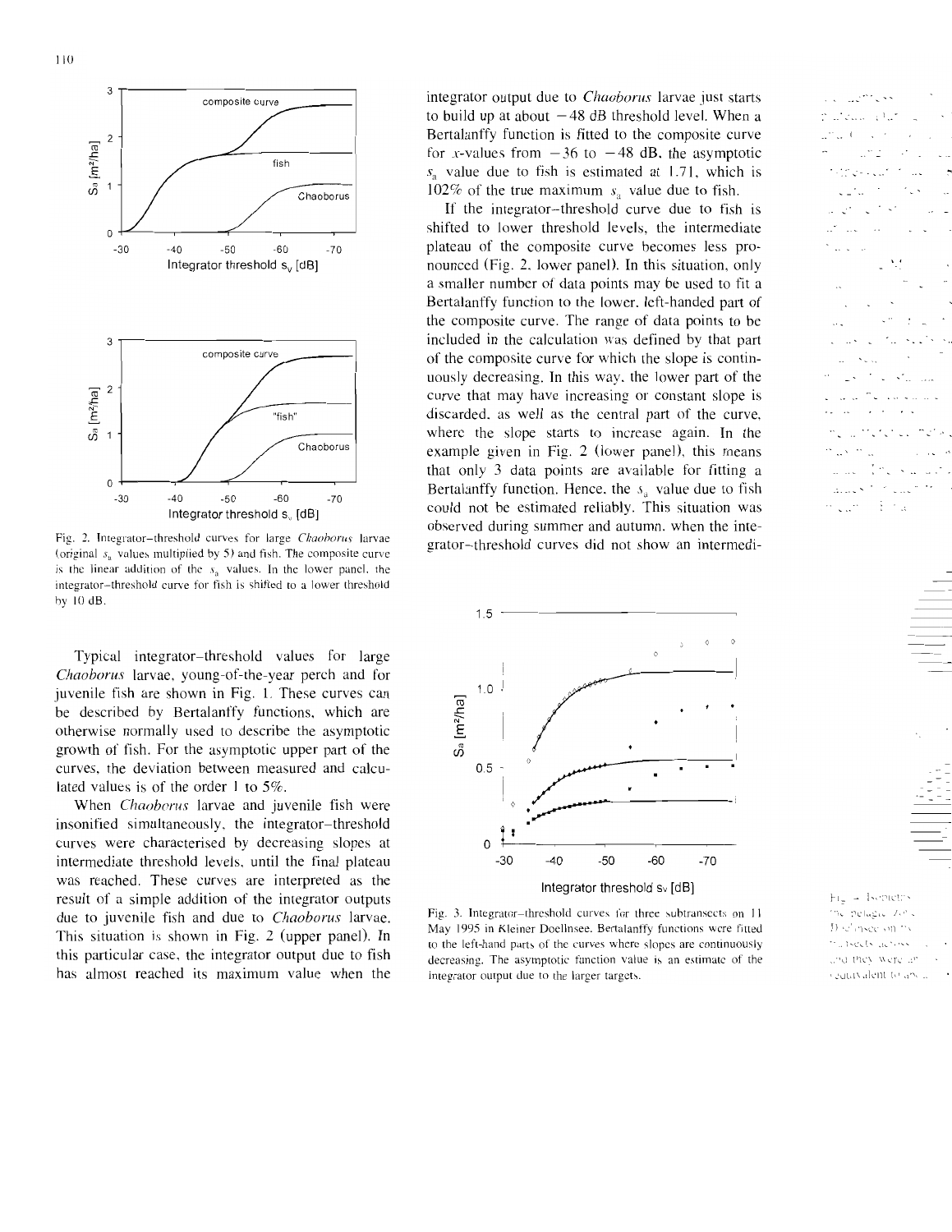ate depression, but increased steadily to the final plateau. During this time, in addition to juvenile fish and Chaoborus larvae, the open water was inhabited by young-of-the-year perch and possibly by youngit-the-vear roach (Radke, pers. commun.). Adding integrator-threshold curves that are characteristic for and chaoborus in the vear fish and *Chaoborus* harvae will eventually suppress the intermediate plateau.

During May, however, when the pelagic zone was mainly inhabited by large Chaoborus larvae and  $\therefore$  and  $\therefore$  it was possible to estimate  $s$ , values aue to fish (Fig. 3). Since each of the six circular acoustic transects sampled at the buoy stations was analysed in 3 to 7 subunits of approximately 1000 pings, the standard deviation of the fish  $s_a$  values could be calculated for each transect. These ranged from 16 to 63% of the mean. For each subtransect, the difference between a fish  $s_n$  value and the final maximal  $s_a$  value was allocated to the *Chaoborus*  $s_a$ value. The standard deviations of the Chaoborus s. values for each transect ranged from 4 to  $13\%$  of the mean. Finally, a relationship between mean



Fig. 4. Isopleths of *Chaoborus* abundance from 2 to 6 m depth in the pelagic zone (where the depth is  $>$  3 m deep) of Kleiner Doellnsee on two dates in May 1995. Data were sampled on two transects across the lake and one transect along its longest axis, and they were analysed in subtransects of about 1000 pings each (equivalent to about 100 m length). Isolines were drawn by hand.

*Chaoborus*  $s_a$  values per transect and the mean Chaoborus abundance from net samples was established as  $y = -255 + 188629x$  ( $n = 6$ ,  $r^2 = 0.91$ ), where v is *Chaoborus* abundance in individuals/ $m<sup>2</sup>$ and x is *Chaoborus*  $s_n$  values in m<sup>2</sup>/ha.

Based upon this relationship, the lakewide horizontal distribution of *Chaoborus* larvae was mapped on May 11 and May 18, 1995. The near-shore region down to 3 m deep was excluded from this analysis because of the presence of macrophytes and of large groups of fish in the shallow areas. For each subtransect that comprised about 1000 pings, a Chaoborus  $s_{\rm a}$  value was estimated, and the corresponding abundance level was calculated. Finally, isopleths of different abundance levels were drawn by hand (Fig. 4).

The abundance of *Chaoborus* was not homogeneously distributed throughout the lake on these two occasions. The horizontal distribution patterns were also dissimilar. The average *Chaoborus* densities, calculated from unweighted subtransect means, decreased from 300 to 140 ind./ $m<sup>2</sup>$  within one week. During this time, dense clouds of emerging adults could be seen above the lake surface at night.

#### 4. Discussion

Based upon the linearity principle in acoustics (MacLennan and Simmonds, 1992), the integrator output of a scientific echosounder can be conceived as the linear addition of the echo energy from all targets that are insonified simultaneously. Therefore, it is theoretically possible to redistribute the integrator output to the different size classes of targets such as the frequency distribution of target strengths. The advantage of this is that it allows the allocation of integrator outputs to small and to distinctly large targets, even if single-target resolution is nil.

*Chaoborus* larvae could only be insonified separately during a short time interval when they emerged from the sediment at dusk. Even in this situation, single-target resolution was low and only a few targets were observed in the size range of  $-72$  to  $-75$  dB. This may be caused by the high density of larvae (several hundred larvae per one or two  $m^3$ ), and by their backscattering characteristics. Chaoborus larvae possess two pairs of kidney-shaped tracheal bladders that are 6-8 mm apart. Phase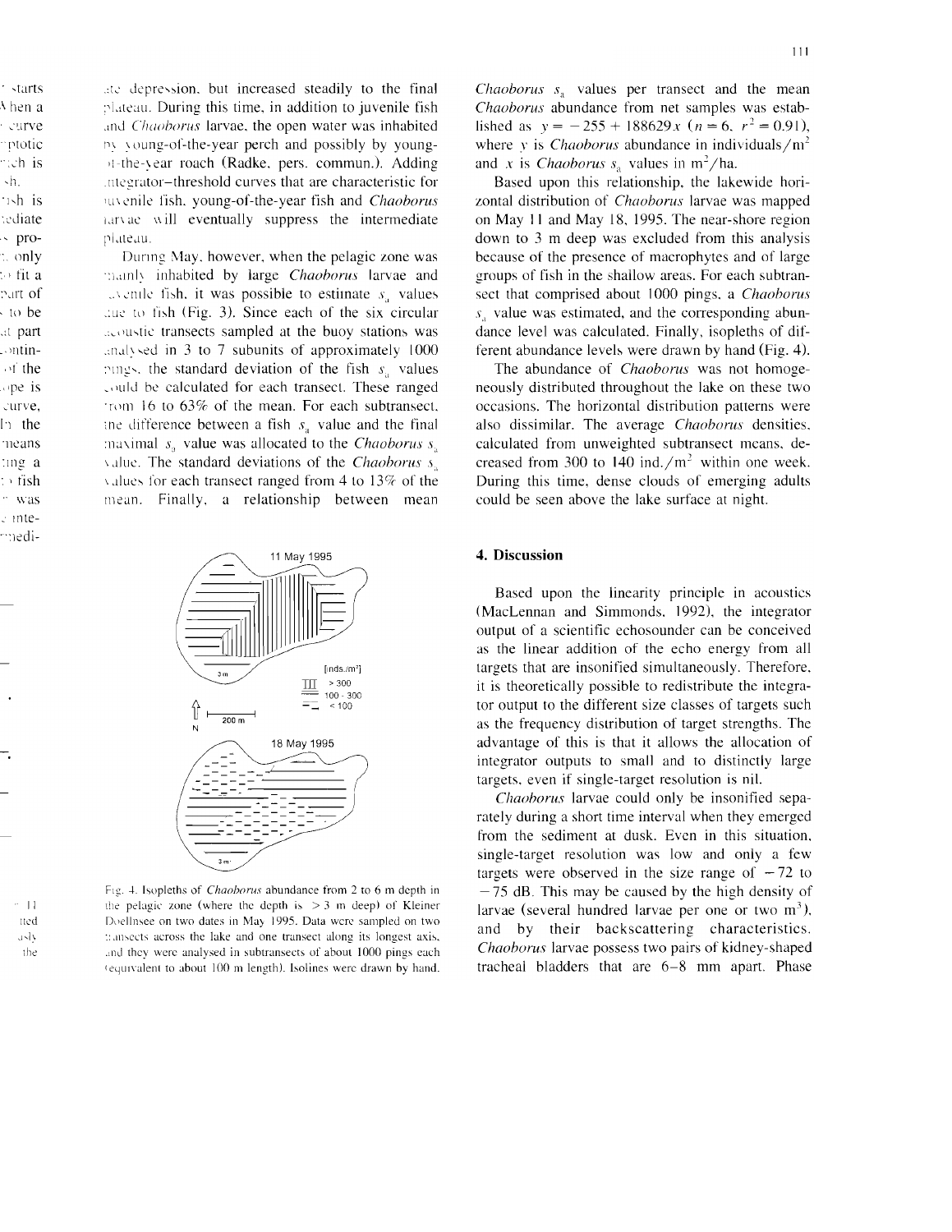stability in the backscattered sound wave may, therefore, be weak, and the echo eventually rejected according to the single-target criteria implemented in the EY500 sounder.

Irrespective of single target resolution, the proposed method permits the estimation of abundance of small targets instead of considering them as noise. Their identity must, of course, be verified by traditional sampling techniques. Then a relationship between integrator output due to small targets and their abundance can be established. The main disadvantage of this method is that it is only applicable to targets that are both simultaneously insonified and of clearly distinct sizes. If the integrator-threshold curves overlap too much, the  $s_n$  value due to the larger targets cannot be estimated. This was the case in Kleiner Doellnsee from early June until October. Nevertheless, the use of the integrator output as a function of integration threshold is a valuable tool that will focus the operator's attention on the problem of selecting an appropriate threshold level. In the situation illustrated in Fig. 2 (lower panel), small changes in threshold level can result in considerable changes of integrator output.

This method of data analysis may be equally useful for abundance estimates of large targets in the presence of small targets. Normally, an integrator threshold level is selected subjectively by progressively increasing the threshold until almost all noise disappears from the echogram. The error that is now associated with the corresponding abundance estimate is largely unknown. It is less subjective to choose a threshold level by inspecting integratorthreshold curves, and the best alternative is to estimate  $s_a$  values from those curves by fitting Bertalanffy functions. The estimated  $s_a$  value for the larger targets is distributed among these targets according to the frequency distribution of target strengths.

Phantom midge larvae may play an important role in the pelagic food web of eutrophic lakes, where their impact on the zooplankton community via topdown control by an invertebrate zooplanktivore is of special interest within the framework of biomanipulation (Benndorf et al., 1988; Benndorf, 1990; Elser et al., 1987; Yan et al., 1991). Therefore, precise knowledge of *Chaohorus* abundance and distribution patterns is often required. Without mapping the

lakewide distribution of the larvae, their overall decrease by about  $50\%$  between May  $11-18$  might have been undetected. The analysis of distribution patterns also helps to assess how representative is one particular sampling station for the whole system.

Even when *Chaoborus* abundance cannot be mapped throughout the growing season by the method proposed here, it might still be useful to apply it on certain dates. The horizontal heterogeneity of *Chaohorus* distribution will become evident and, assuming it to be representative for the whole period, the sampling protocol adjusted accordingly.

The *Chaoborus s*<sub>1</sub> values were very similar between the subtransects sampled at the buoy stations, with coefficients of variation of only  $4-13\%$  when using an averaging interval of about 50 m. In contrast, the fish  $s_a$  values had much wider coefficients of variation of  $16-63\%$  for the same subtransects. This suggests that the fish distribution at the same spatial scale is much more patchy than that of *Chaoborus.* However. on a finer spatial scale, the *Chaoborus* can be seen to be patchily distributed. This is clearly seen in the results from the net samples (Table I) where coefficients of variation ranged from 4 to 60%. On a broader scale of  $\sim 100$ m along the transects across the lake, *Chaoborus s*<sub>a</sub> values were also less variable than those for fish. In seven subtransects sampled along the longest axis of the lake, fish  $s_a$  values differed by a factor of 4.6, while those for *Chaoborus* differed by only a factor of 2.1. These data suggest that there is a very fine-scaled patchiness in the *Chaoborus* distribution that makes it difficult to sample the larvae representatively by standard techniques in a reasonable amount of time. Averaging acoustic data along short, circular transects is proposed as a tool to overcome this difficulty.

### 5. **Conclusions**

Plots of the integrator output (area backscattering coefficient in  $m^2/ha$ ) from a scientific echosounder vs. integrator threshold (volume backscattering strength in dB) can be described by Bertalanffy functions (Fig. I).

If the integrator output is based on the echoes from two clearly distinct size classes of targets, these